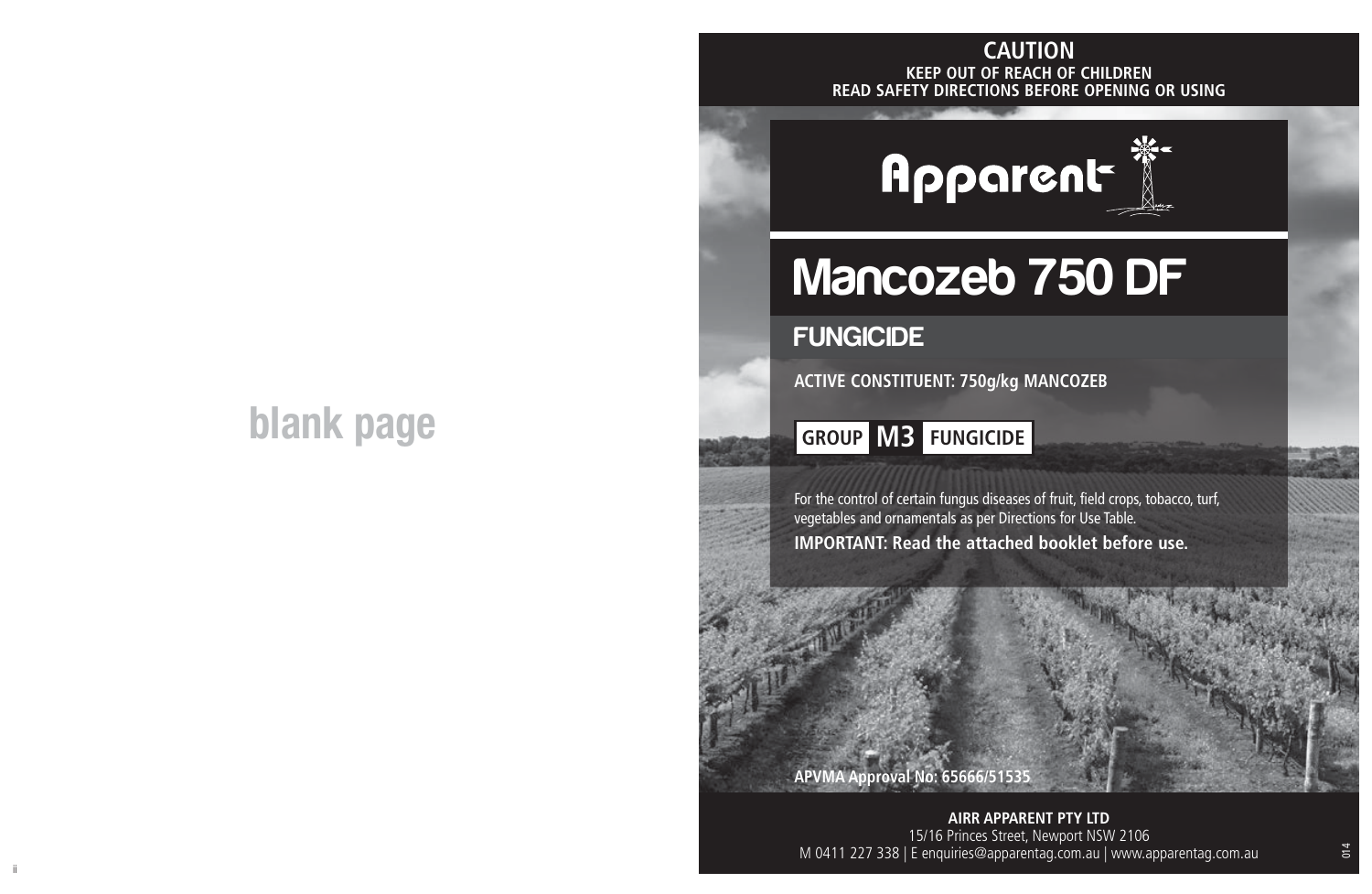#### **DIRECTIONS FOR USE**

For use in All states where appropriate for crop and/or disease.

**Restraints:** DO NOT incorporate this product with an Integrated Mite control Programme. **TREE AND VINE CROPS RATE**

In the following table, all rates are given for dilute spraying. For concentrate spraying, refer to the Application section.

|                                                                                          |                                                                             |                                                                         |                                               | crup writerier applying this product by unute or concentrate spraying incurous.                                                                                                                                                                                                                                                                                                                                                                                                                                                                                                                                                                   |
|------------------------------------------------------------------------------------------|-----------------------------------------------------------------------------|-------------------------------------------------------------------------|-----------------------------------------------|---------------------------------------------------------------------------------------------------------------------------------------------------------------------------------------------------------------------------------------------------------------------------------------------------------------------------------------------------------------------------------------------------------------------------------------------------------------------------------------------------------------------------------------------------------------------------------------------------------------------------------------------------|
| <b>CROPS</b>                                                                             | <b>DISEASE/PEST</b>                                                         | <b>RATE</b>                                                             | <b>WHP DAYS</b><br>Harvest (H)<br>Grazing (G) | <b>CRITICAL COMMENTS</b>                                                                                                                                                                                                                                                                                                                                                                                                                                                                                                                                                                                                                          |
| Citrus                                                                                   | <b>Black spot</b><br>Citrus rust mite. Brown citrus mite<br>Citrus bud mite | 200 g/100L plus spray oil (used<br>according to its label instructions) | Not required                                  | <b>On Heavy Soil:</b> Spray at 8 to 15 weeks following a Bordeaux spray (5-5-100) at petal fall.<br><b>On Light Soil:</b> Add an adjuvant (spreader/sticker) according to label recommendations per 100 L. Spray at 6 and 13 weeks following a<br>Bordeaux spray (3.5-3.5-100) at petal fall.<br><b>QId, NT:</b> Spray at 6 and 12 weeks after a copper spray at 1/2 to 3/4 petal fall. Apply at first sign of mite activity on fruit, usually between<br>December and May. Choose a spray oil recommended for use on citrus.<br>Apply when blossom malformation is observed, usually February. Choose a spray oil recommended for use on citrus. |
| Custard apples                                                                           | Psuedocerospora fruit spot                                                  | 200 g/100 L                                                             | 1 day $(H)$                                   | Do not apply during flowering. Apply at 3-4 week intervals from first fruit set until harvest. Apply at 2 week intervals in wet, cloudy weather.                                                                                                                                                                                                                                                                                                                                                                                                                                                                                                  |
| Grapevines                                                                               | Black spot Downy mildew                                                     | 200 a/100 L                                                             | 30 Days (H)                                   | For Black spot control apply every 10-14 days starting at bud burst. If downy mildew is expected, continue spray programme at intervals of 10-14<br>days until the threat of disease has passed. Use the shorter spray interval during weather conditions favourable to disease development.                                                                                                                                                                                                                                                                                                                                                      |
|                                                                                          | Phomopsis Cane And leaf spot                                                | 150 to 200 g/100 L                                                      |                                               | Apply at budburst and then repeat 7 to 10 days later.                                                                                                                                                                                                                                                                                                                                                                                                                                                                                                                                                                                             |
| Mangoes                                                                                  | Anthrancnose (Collectotrichum gloeosporiodes)                               | 200 a/100 L                                                             | 1 day (H)                                     | Spray at weekly intervals during flowering then monthly until near harvest.                                                                                                                                                                                                                                                                                                                                                                                                                                                                                                                                                                       |
| Passionfruit                                                                             | Septoria leaf spot. Brown spot (Alternaria passiflorae)                     | 150 a/100 L                                                             | 1 day $(H)$                                   | Apply at 10-14 day intervals from October to May and every 21-28 days for remainder of year.                                                                                                                                                                                                                                                                                                                                                                                                                                                                                                                                                      |
|                                                                                          | Anthracnose (NSW only)                                                      | 200 a/100 L + 600 mL/<br>100   Miscible summer oil                      |                                               | Spray at weekly intervals during flowering and then fortnightly until near harvest.                                                                                                                                                                                                                                                                                                                                                                                                                                                                                                                                                               |
| Pawpaws                                                                                  | <b>Black spot</b>                                                           | 200 a/100 L                                                             | I day (H)                                     | Apply with a wetting agent at 10 to 14 day intervals during periods conducive to disease.                                                                                                                                                                                                                                                                                                                                                                                                                                                                                                                                                         |
| <b>Pome Fruit</b><br>Apples and Pears                                                    | Apple scab (Black spot) Bitter rot, Target spot, Fly speck,<br>Sooty blotch | 150 to 200 a/100 L                                                      | 14 days (H)                                   | Apply at 7-14 day intervals following a cover copper spray at green tip. Use higher rate or shorter interval between sprays where conditions<br>favour disease. This product can be mixed with Systhane 400WP Fungicide for the control of apply scab (black spot). Read and follow all the<br>recommendations on the label of the tank mixer partner. This product may be harmful to Typhiodromus pyri and its use in orchards where<br>integrated control is practiced should be avoided.                                                                                                                                                       |
| <b>Stone Fruit</b><br>Almonds<br>Apricots<br>Cherries<br>Nectarines<br>Peaches<br>Plums* | Brown rot, Rust, shot hole, freckle                                         | 150 to 200 g/100 L                                                      | 14 days (H)                                   | Apply at early bloom (1-10%), mild to full bloom (50-100%), petal fall and shuck fall, then at intervals of 14 days. Continue with a protective spray<br>programme at 2 week intervals.<br>* May be phytotoxic to Wilson, Wickson and Bellarosa varieties of plums. It is advisable to test any new plum varieties on a small scale before<br>applying to the whole crop.                                                                                                                                                                                                                                                                         |

#### **NON TREE AND VINE CROPS**

| <b>CROPS</b>            | <b>DISEASE/PEST</b>                                         | <b>RATE</b><br>(Per ha)                                                        | <b>RATE</b><br>(per $100L$ )                                            | <b>WHP DAYS</b><br>Harvest (H)<br>Grazing (G) |
|-------------------------|-------------------------------------------------------------|--------------------------------------------------------------------------------|-------------------------------------------------------------------------|-----------------------------------------------|
| <b>FRUIT</b><br>Bananas | Leaf Spot                                                   | 2.2 to 4.5 kg/ha plus<br>spray oil (used according<br>to its label directions) | 200g/100L plus spray<br>oil (used according to its<br>label directions) | NIL(H)                                        |
|                         | Leaf speckle Cordana leaf spot. Fruit<br>speckle. Black pit | 2.2 kg/ha                                                                      | 200a/100L                                                               |                                               |

|                                                                                                      |                            | <b>Critical Comments</b>                                                                                                                                                                                                                                                                                                                                                                                                                                                                                                                                                                                                                          |
|------------------------------------------------------------------------------------------------------|----------------------------|---------------------------------------------------------------------------------------------------------------------------------------------------------------------------------------------------------------------------------------------------------------------------------------------------------------------------------------------------------------------------------------------------------------------------------------------------------------------------------------------------------------------------------------------------------------------------------------------------------------------------------------------------|
| all rates are given for dilute spraving. For concentrate spraving, refer to the Application section. |                            | For all uses in this table: Apply dilute or concentrate spraying equipment. Apply the same total amount of product to the target<br>crop whether applying this product by dilute or concentrate spraying methods.                                                                                                                                                                                                                                                                                                                                                                                                                                 |
|                                                                                                      | Harvest (H)<br>Grazing (G) | <b>CRITICAL COMMENTS</b>                                                                                                                                                                                                                                                                                                                                                                                                                                                                                                                                                                                                                          |
| 200 g/100L plus spray oil (used<br>according to its label instructions)                              | Not required               | <b>On Heavy Soil:</b> Spray at 8 to 15 weeks following a Bordeaux spray (5-5-100) at petal fall.<br><b>On Light Soil:</b> Add an adjuvant (spreader/sticker) according to label recommendations per 100 L. Spray at 6 and 13 weeks following a<br>Bordeaux spray (3.5-3.5-100) at petal fall.<br><b>QId, NT:</b> Spray at 6 and 12 weeks after a copper spray at 1/2 to 3/4 petal fall. Apply at first sign of mite activity on fruit, usually between<br>December and May. Choose a spray oil recommended for use on citrus.<br>Apply when blossom malformation is observed, usually February. Choose a spray oil recommended for use on citrus. |
| 200 g/100 L                                                                                          | 1 day (H)                  | Do not apply during flowering. Apply at 3-4 week intervals from first fruit set until harvest. Apply at 2 week intervals in wet, cloudy weather.                                                                                                                                                                                                                                                                                                                                                                                                                                                                                                  |
| 200 g/100 L                                                                                          | 30 Davs (H)                | For Black spot control apply every 10-14 days starting at bud burst. If downy mildew is expected, continue spray programme at intervals of 10-14<br>days until the threat of disease has passed. Use the shorter spray interval during weather conditions favourable to disease development.                                                                                                                                                                                                                                                                                                                                                      |
| 150 to 200 g/100 L                                                                                   |                            | Apply at budburst and then repeat 7 to 10 days later.                                                                                                                                                                                                                                                                                                                                                                                                                                                                                                                                                                                             |
| 200 a/100 L                                                                                          | 1 day (H)                  | Spray at weekly intervals during flowering then monthly until near harvest.                                                                                                                                                                                                                                                                                                                                                                                                                                                                                                                                                                       |
| 150 g/100 L                                                                                          | 1 day $(H)$                | Apply at 10-14 day intervals from October to May and every 21-28 days for remainder of year.                                                                                                                                                                                                                                                                                                                                                                                                                                                                                                                                                      |
| 200 a/100 L + 600 mL/<br>100 L Miscible summer oil                                                   |                            | Sprav at weekly intervals during flowering and then fortnightly until near harvest.                                                                                                                                                                                                                                                                                                                                                                                                                                                                                                                                                               |
| 200 a/100 L                                                                                          | day (H)                    | Apply with a wetting agent at 10 to 14 day intervals during periods conducive to disease.                                                                                                                                                                                                                                                                                                                                                                                                                                                                                                                                                         |
| 150 to 200 a/100 L                                                                                   | 14 days (H)                | Apply at 7-14 day intervals following a cover copper spray at green tip. Use higher rate or shorter interval between sprays where conditions<br>favour disease. This product can be mixed with Systhane 400WP Fungicide for the control of apply scab (black spot). Read and follow all the<br>recommendations on the label of the tank mixer partner. This product may be harmful to Typhiodromus pyri and its use in orchards where<br>integrated control is practiced should be avoided.                                                                                                                                                       |
| 150 to 200 a/100 L                                                                                   | 14 days (H)                | Apply at early bloom (1-10%), mild to full bloom (50-100%), petal fall and shuck fall, then at intervals of 14 days. Continue with a protective spray<br>programme at 2 week intervals.<br>* May be phytotoxic to Wilson, Wickson and Bellarosa varieties of plums. It is advisable to test any new plum varieties on a small scale before<br>applying to the whole crop.                                                                                                                                                                                                                                                                         |
|                                                                                                      | <b>RATE</b>                | <b>WHP DAYS</b>                                                                                                                                                                                                                                                                                                                                                                                                                                                                                                                                                                                                                                   |

| <b>HP DAYS</b><br>rvest (H)<br>azing (G) | <b>CRITICAL COMMENTS</b>                                                                                                                                                                                                                                                                                                                                                                                                                                                                                                                                                                                                                             |
|------------------------------------------|------------------------------------------------------------------------------------------------------------------------------------------------------------------------------------------------------------------------------------------------------------------------------------------------------------------------------------------------------------------------------------------------------------------------------------------------------------------------------------------------------------------------------------------------------------------------------------------------------------------------------------------------------|
| NIL (H)                                  | Apply when weather conditions favour disease outbreak. Repeat treatments in accordance with locally recommended spray schedules. Use<br>sufficient water to ensure good coverage.<br>NSW: Ground application - Apply at 3 week intervals from December or January until May.<br>Aerial Application: - Apply at 7 to 10 day intervals from December or January until May.<br>South Qld: Apply at 3 week intervals from December or January until May.<br>North Qld: Apply every 2 weeks during the wet season. Extend to 3 weeks after this and then every 4 to 5 weeks during the drier months<br>returning to 3 weeks prior to the next wet season. |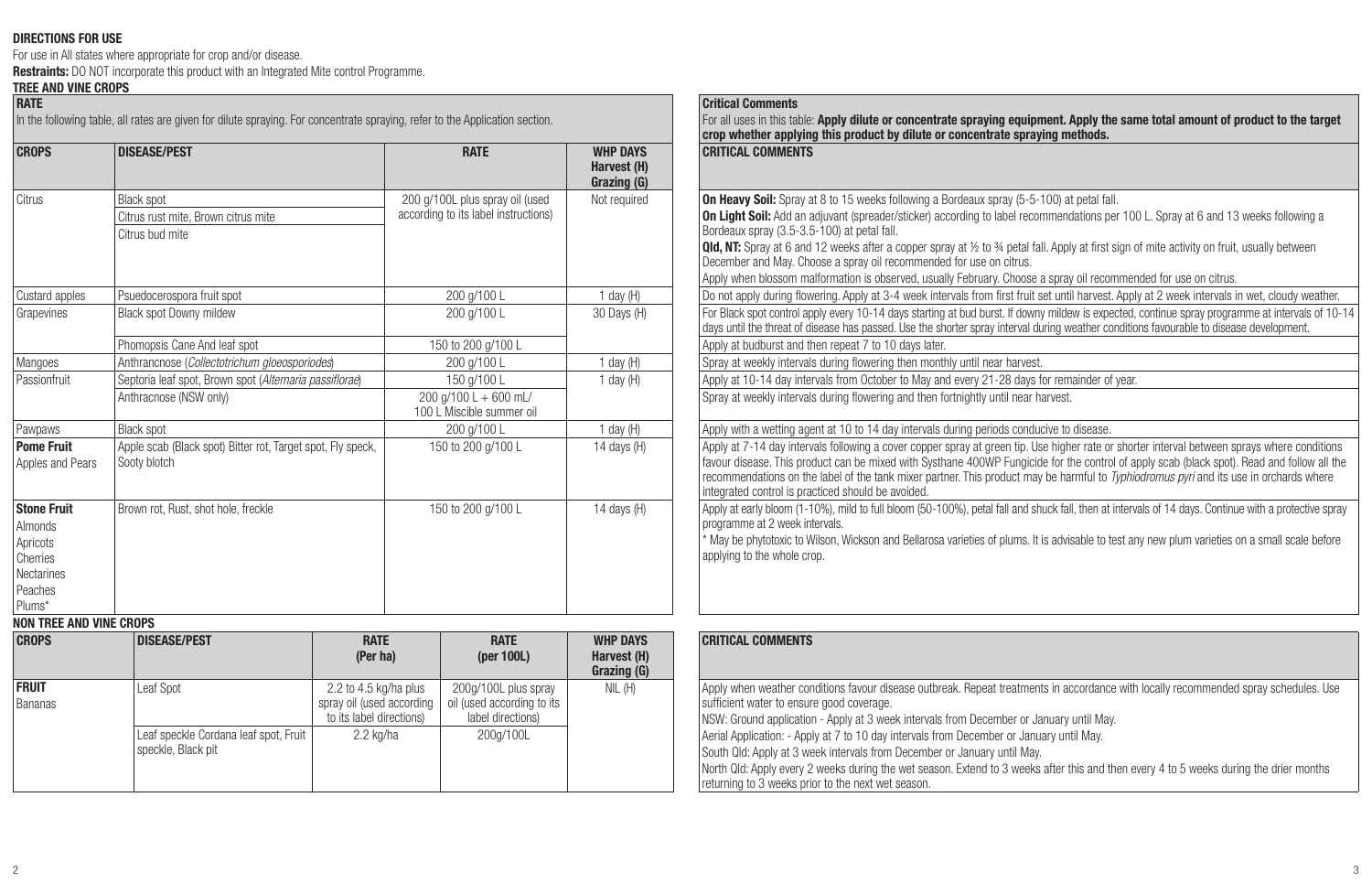| <b>CROPS</b>                                                                                                                                                                          | <b>DISEASE/PEST</b>                                                                                                                                       | <b>RATE</b><br>(Per ha) | <b>RATE</b><br>(per 100L) | <b>WHP DAYS</b><br>Harvest (H)<br>Grazing (G) | <b>CRITICAL COMMENTS</b>                                                                                                                                                                                                                                                                                                                                     |
|---------------------------------------------------------------------------------------------------------------------------------------------------------------------------------------|-----------------------------------------------------------------------------------------------------------------------------------------------------------|-------------------------|---------------------------|-----------------------------------------------|--------------------------------------------------------------------------------------------------------------------------------------------------------------------------------------------------------------------------------------------------------------------------------------------------------------------------------------------------------------|
| <b>VEGETABLES</b><br>Peas and beans<br>grown for fresh<br>consumption                                                                                                                 |                                                                                                                                                           |                         |                           |                                               |                                                                                                                                                                                                                                                                                                                                                              |
| Broadbeans/faba beans                                                                                                                                                                 | Rust. Cercospora leaf spot                                                                                                                                | 1.7-2.2 kg/ha           |                           | 7 days (H)<br>7 days (G)                      | Apply when disease symptoms first to appear and then repeat at 7-10 day intervals. Use the higher rate and shorter spray period during<br>weather conditions favourable to disease development. Spray when leaves, flowers or pods show first signs of infection and weather<br>conditions are likely to remain humid or wet and favour disease development. |
|                                                                                                                                                                                       | Chocolate Spot, Ascochyta blight<br>(suppression only)                                                                                                    | 1.7-2.5 kg/ha           |                           |                                               | If disease pressure is severe and weather conditions favour spread of the disease, repeat the spray treatment at 2-3 week intervals in order<br>to protect new growth and developing pods. Use the higher rate for dense crops and if disease pressure is severe. Volume of application: for<br>ground apply 100 L/ha; for aircraft apply at least 30 L/ha.  |
| Peas (Pisum sativum)                                                                                                                                                                  | Rust                                                                                                                                                      | 1.7-2.2 kg/ha           | $\sim$                    |                                               | Apply when disease symptoms first appear and then repeat at 7-10 day intervals. Use the higher rate and shorter spray interval during<br>weather conditions favourable to disease development. Spray when leaves, flowers or pods show first signs of infection and weather<br>conditions are likely to remain humid or wet and favour disease development.  |
|                                                                                                                                                                                       | Ascochyta leaf blight (suppression<br>only)                                                                                                               | 1.7-2.5 kg/ha           |                           |                                               | If disease pressure is severe and weather conditions favour spread of the disease, repeat the spray treatment at 2-3 week intervals in order<br>to protect new growth and developing pods. Use the higher rate for dense crops and if disease pressure is severe. Volume of application: for<br>ground apply 100 L/ha; for aircraft apply at least 30 L/ha.  |
| Green Beans<br>(Phaseolus spp.)                                                                                                                                                       | Angular leaf spot, Anthracnose<br>Rust                                                                                                                    | 1.7-2.2 kg/ha           |                           |                                               | Apply when disease symptoms first appear and then repeat at 7-10 day intervals. Use the higher rate and shorter spray interval during<br>weather conditions favourable to disease development. Spray when leaves, flowers or pods show first signs of infection and weather<br>conditions are likely to remain humid or wet and favour disease development.  |
| Beetroot<br>Silver beet<br>Spinach                                                                                                                                                    | Cercospora leaf spot<br>Downy mildew                                                                                                                      | 1.7-2.2 kg/ha           | 150 to 200 g/100 L        | 14 days (H)                                   | Spray at first sign of disease, then at 7-10 day intervals. Use higher rate and shorter spray interval during weather conditions favourable to<br>disease development.                                                                                                                                                                                       |
| Capsicum                                                                                                                                                                              | <b>Target Spot</b>                                                                                                                                        | 2 to 3 kg/ha            |                           | 14 days (H)                                   |                                                                                                                                                                                                                                                                                                                                                              |
| Carrots                                                                                                                                                                               | Cercospora leaf spot, Alternaria<br>leaf spot                                                                                                             | 1.7 to 2.2 kg/ha        |                           | 7 days (H)                                    |                                                                                                                                                                                                                                                                                                                                                              |
| Celery<br><b>Cole Crops</b><br>Broccoli<br><b>Brussels Sprouts</b><br>Cabbage<br>Cauliflower<br><b>Cucurbits</b><br>Cantaloupe<br>Cucumber<br>Melons<br>Pumpkin<br>Squash<br>Zucchini | Septoria leaf spot<br>Alternaria Spot<br>Anthracnose<br>Downy mildew<br>Ring spot<br>Downy mildew<br>Anthracnose<br>Gummy Stem<br>Bliaht<br>Septoria Spot | 1.7 to 2.2 kg/ha        | 150 to 200 g/100 L        | 7 days (H)                                    | Spray at first sign of disease, then at 7-10 day intervals. Use higher rate and shorter spray interval during weather conditions favourable to<br>disease development.                                                                                                                                                                                       |
| Fennel<br>(Tas only)                                                                                                                                                                  | Leaf blight<br>(Cercosporidium)                                                                                                                           | 2.2 kg/ha               | $\sim$                    | 14 days (H)                                   | Apply as a ground spray if disease symptoms are present in November, allow for one repeat treatment 10-14 days later. Aerial application<br>may be required in prolonged wet periods.                                                                                                                                                                        |
| Lettuce                                                                                                                                                                               | Downy mildew. Anthracnose<br>Septoria leaf spot                                                                                                           | 1.7 to 2.2 kg/ha        | 150 to 200 g/100 L        | 14 days (H)                                   | Spray at first sign disease, then at 7-10 day intervals. Use the higher rate and shorter spray interval during weather conditions favourable to<br>disease development.                                                                                                                                                                                      |
| Onions<br>Garlic                                                                                                                                                                      | Downy mildew<br>Purple blotch                                                                                                                             | 2.2 to 3.5 kg/ha        | 150 to 200 g/100 L        | 7 days (H)                                    | Apply when disease symptoms first appear and then repeat at 7-10 day intervals. Use higher rate and shorter spray interval during weather<br>conditions favourable to disease development.                                                                                                                                                                   |
| Potatoes                                                                                                                                                                              | Early and late blight                                                                                                                                     | 1.7 to 2.2 kg/ha        | 150 to 200 g/100 L        | Not required                                  | Apply when disease symptoms first appear and then repeat at 7 to 10 day intervals. Use higher rate and shorter spray interval during weather                                                                                                                                                                                                                 |
| Rhubarb                                                                                                                                                                               | Downy mildew Rust                                                                                                                                         |                         |                           | 14 days (H)                                   | conditions favourable to disease development.                                                                                                                                                                                                                                                                                                                |
| Tomatoes                                                                                                                                                                              | Early Blight (target spot), late blight<br>(Irish blight), leaf mould, anthracnose,<br>Phoma rot, grey leaf spot                                          | 2 to 3 kg/ha            | 150 to 200 g/100 L        | 7 days (H)                                    |                                                                                                                                                                                                                                                                                                                                                              |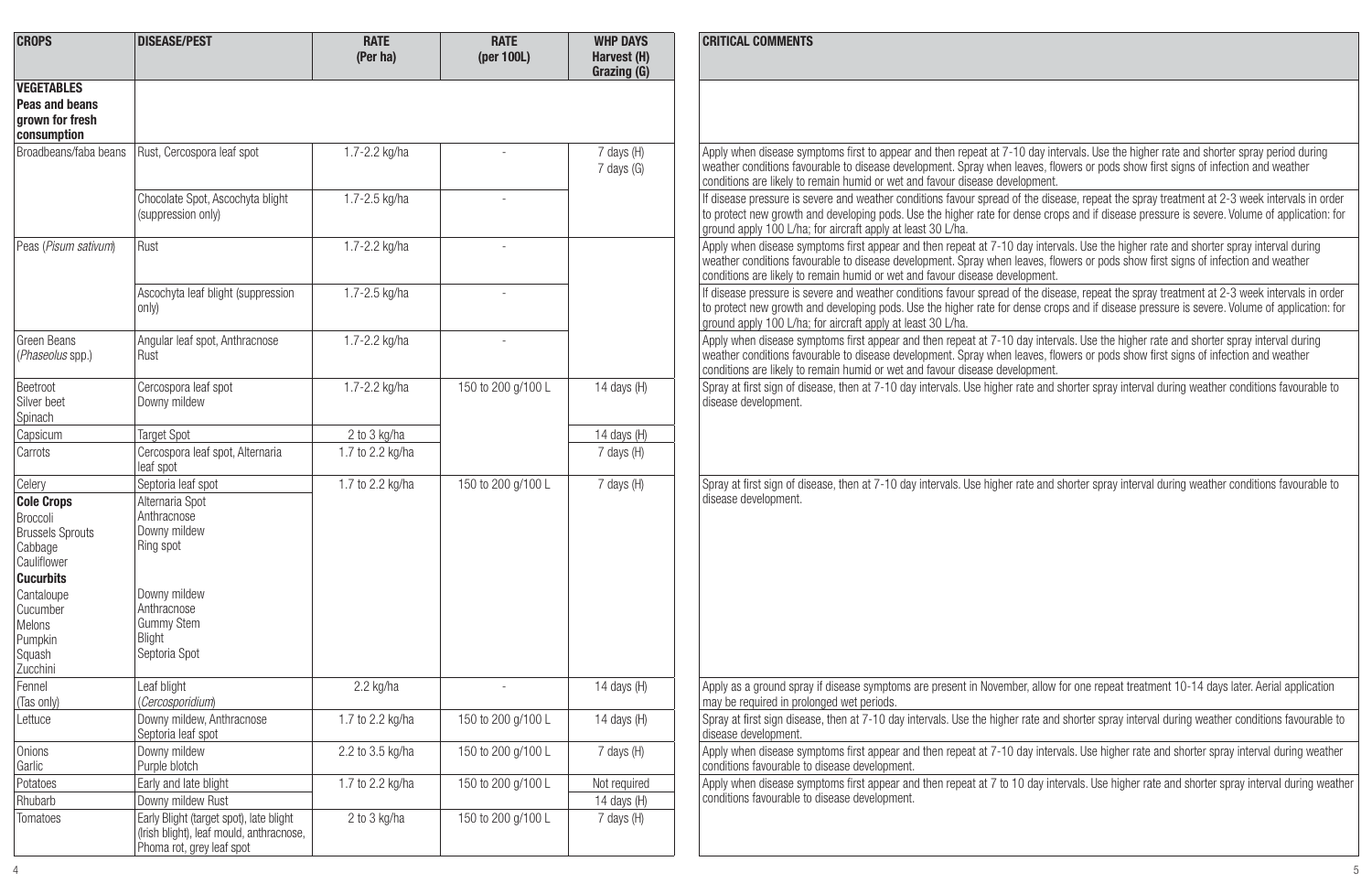| <b>CROPS</b>                       | <b>DISEASE/PEST</b>                                                                                                          | <b>RATE</b><br>(Per ha)      | <b>RATE</b><br>(per $100L$ ) | <b>WHP DAYS</b><br>Harvest (H)<br>Grazing (G) | <b>CRITICAL COMMENTS</b>                                                                                                                                                                                                                                                            |
|------------------------------------|------------------------------------------------------------------------------------------------------------------------------|------------------------------|------------------------------|-----------------------------------------------|-------------------------------------------------------------------------------------------------------------------------------------------------------------------------------------------------------------------------------------------------------------------------------------|
| <b>ORNAMENTALS</b>                 |                                                                                                                              | 150 to 200 a/100 L           |                              |                                               | Apply when disease symptoms first appear and then repeat at 7-10 day intervals. Use higher rate and shorter spray interval during weather                                                                                                                                           |
| Carnations                         | Rust Alternaria leaf spot                                                                                                    |                              |                              |                                               | conditions favourable to disease development.                                                                                                                                                                                                                                       |
| Chrysanthemum,<br>Gladioli         | Botrytis, Septoria leaf spot                                                                                                 |                              |                              |                                               | Caution: This product may be phytotoxic to some ornamental species, in particular some varieties of ferns, It is recommended to test a few<br>plant before widespread use.                                                                                                          |
| Roses                              | <b>Black spot</b>                                                                                                            |                              |                              |                                               |                                                                                                                                                                                                                                                                                     |
| <b>Field crops</b>                 | Alternaria Leaf Spot                                                                                                         | 2.5 kg/ha                    |                              | 14 days (H)                                   | Apparent Mancozeb 750 DF is a protectant fungicide. To maximise control ensure thorough coverage of all plant surfaces. Begin applications                                                                                                                                          |
| Cotton                             |                                                                                                                              |                              |                              |                                               | as soon as disease symptoms appear. Repeat before each infection period (eq. dew or rain) but no later than 7 to 10 days after the last                                                                                                                                             |
| Pima var only                      |                                                                                                                              |                              |                              |                                               | application. DO NOT apply more than 4 sprays per season.                                                                                                                                                                                                                            |
| Peanuts                            | Cercospora leaf spot, Peanut rust                                                                                            | 1.7 to 2.2 kg/ha             | ä,                           | 14 days (H)<br>14 days (G)                    | Apply at interval of 10-14 days, starting when the disease symptoms first appear. If rust is anticipated, apply at 7 to 10 day intervals. Use the<br>higher rate and shorter spray interval during weather conditions favourable to disease development.                            |
| Poppies                            | Downy mildew                                                                                                                 | 2.5 kg/ha                    | $\sim$                       | 7 weeks (H)                                   | Apply as a protectant spray when weather conditions favour disease development. Repeat spray at 14 day intervals if conditions persist.                                                                                                                                             |
| Pulses grown for dry<br>beans:     |                                                                                                                              |                              |                              |                                               |                                                                                                                                                                                                                                                                                     |
| Broadbeans/ faba beans             | Ascohyta blight,<br>Chocolate spot, Rust, Cercospora                                                                         | 1 to 2.2 kg/ha               |                              | 4 weeks (H)<br>14 days (G)                    | Spray when leaves, flowers or pods on plants first show signs of infection and weather conditions are likely to remain humid or wet and favour<br>disease development.                                                                                                              |
| Chickpeas                          | Ascohyta blight, Botrytis grey mould                                                                                         |                              |                              |                                               | If disease pressure is severe and conditions favour the spread of disease, repeat sprays at 2-3 weeks to protect new growth and development                                                                                                                                         |
| Field peas                         | Ascohyta blight, Black spot, Botrytis<br>grey mould, rust                                                                    |                              |                              |                                               | pods. Use the higher rate for dense crops and if disease is severe. Repeat more frequently if severe disease persists. For improved coverage<br>add a registered surfactant at 10-20 mL/100 L of spray.                                                                             |
| Lentils and vetch                  | Ascohyta blight, Black spot, Botrytis<br>arev mould, rust                                                                    |                              |                              |                                               |                                                                                                                                                                                                                                                                                     |
| Lupins                             | Botrytis grey mould, Anthracnose                                                                                             |                              |                              |                                               |                                                                                                                                                                                                                                                                                     |
| Beans (Phaseolus spp.)             | Ascohyta blight, Angular leaf spot,<br>Anthracnose, Rust                                                                     |                              |                              |                                               |                                                                                                                                                                                                                                                                                     |
| Tobacco<br>(Field)                 | Blue mould, Brown spot Frog eye<br>leaf spot                                                                                 | 2.2 kg/ha                    | 200 g/100 L                  | Not required                                  | Field Treatment: Apply at 7 day intervals commencing 10 days after transplanting and ceasing 7 to 10 days before the first harvest. Increase<br>spray volume accordingly as plant size increases. Seed bed treatments: Apply when seedlings are 1.5 cm across and then repeat twice |
|                                    |                                                                                                                              |                              |                              |                                               | weekly. Wet the seedlings evenly without run-off.                                                                                                                                                                                                                                   |
| Turf                               | Helmintho-sporium, Fusarium,<br>Rhizoctonia                                                                                  | 200-250 g/100 m <sup>2</sup> |                              |                                               | Apply as a protective spray schedule at 7 day intervals throughout the susceptible season. Use sufficient water to ensure adequate coverage.<br>Do not feed grass clippings from treated areas to poultry or animals.                                                               |
|                                    | NOT TO BE USED FOR ANY PURPOSE, OR IN ANY MANNER, CONTRARY TO THIS LABEL UNLESS<br>Authorised under appropriate legislation. |                              |                              |                                               |                                                                                                                                                                                                                                                                                     |
| <b>WITHHOLDING PERIOD: HARVEST</b> |                                                                                                                              |                              |                              |                                               |                                                                                                                                                                                                                                                                                     |
| <b>BANANAS:</b>                    |                                                                                                                              |                              |                              |                                               | NOT REQUIRED WHEN USED AS DIRECTED.                                                                                                                                                                                                                                                 |
|                                    | MANGOES, PASSIONFRUIT, CUSTARD APPLES AND PAWPAWS (PAPAYA)                                                                   |                              |                              |                                               | DO NOT APPLY LATER THAN 1 DAY BEFORE HARVEST.<br>PAPAYA LEAVES MUST NOT BE MADE AVAILABLE FOR HUMAN CONSUMPTION.                                                                                                                                                                    |
|                                    | BEANS, CARROTS, CELERY, COLE CROPS, CUCURBITS, GARLIC, ONIONS, PEAS, SOYBEANS, TOMATOES;                                     |                              |                              |                                               | DO NOT APPLY LATER THAN 7 DAYS BEOFRE HARVEST.                                                                                                                                                                                                                                      |
| and STONE FRUIT                    | ALMONDS, BEETROOT, COTTON, CAPSICUMS, FENNEL, LETTUCE, PASSIONFRUIT, PEANUTS, POME FRUIT, RHUBARB, SILVERBEET, SPINACH       |                              |                              |                                               | DO NOT APPLY LATER THAN 14 DAYS BEFORE HARVEST.                                                                                                                                                                                                                                     |
| <b>GRAPEVINES:</b>                 |                                                                                                                              |                              |                              |                                               | DO NOT APPLY LATER THAN 30 DAYS BEFORE HARVEST.                                                                                                                                                                                                                                     |
| POPPIES:                           |                                                                                                                              |                              |                              |                                               | DO NOT APPLY LATER THAN 7 WEEKS BEFORE HARVEST.                                                                                                                                                                                                                                     |
| GREEN LEGUMES. PULSE CROPS:        |                                                                                                                              |                              |                              |                                               | GREEN CROPS: DO NOT APPLY LATER THAN 7 DAYS BEFORE HARVEST.                                                                                                                                                                                                                         |
|                                    |                                                                                                                              |                              |                              |                                               | <b>GRAIN CROPS: DO NOT APPLY LATER THAN 4 WEEKS BEFORE HARVEST.</b>                                                                                                                                                                                                                 |
| CITRUS, POTATOES, TOBACCO          |                                                                                                                              |                              |                              |                                               | WITHHOLDING PERIOD NOT REQUIRED WHEN USED AS DIRECTED.                                                                                                                                                                                                                              |
|                                    |                                                                                                                              |                              |                              |                                               |                                                                                                                                                                                                                                                                                     |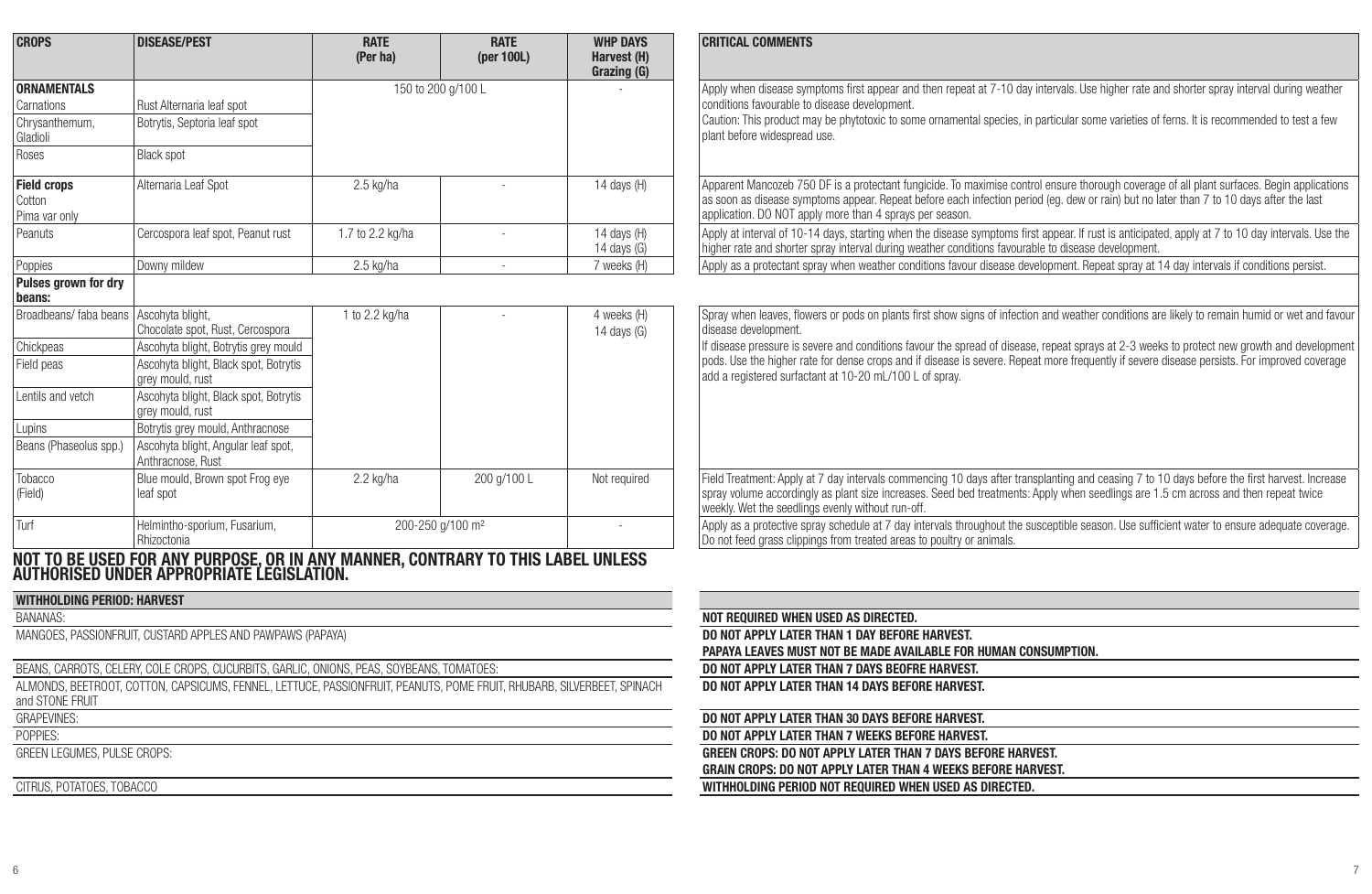### **WITHHOLDING PERIOD: GRAZING**

#### **GENERAL INSTRUCTIONS**

Apparent Mancozeb 750 DF Fungicide is a protectant fungicide for the control of certain fungus disease in many crops. For best results, apply as a regular spray programme. Thorough coverage of the treated crop is essential.

#### **APPLICATION**

Dilute spraying:

- Use a sprayer designed to apply high volumes of water up to the point of run-off and matched to the crop being sprayed.
- Set up and operate the sprayer to achieve even coverage throughout the crop canopy. Apply sufficient water to cover the crop to point of run-off. Avoid excessive run-off.
- The required water volume may be determined by applying different test volumes, using different settings on the sprayer, from industry guidelines or expert advice.
- Add the amount of product specified in the Directions for Use table for each 100L of water. Spray to the point of run-off.
- The required dilute spray volume will change and the sprayer set up and operation may also need to be changed, as the crop grows. Concentrate spraying:
- Use a sprayer designed and set up for concentrate spraying (that is a sprayer which applies water volumes less than those required to reach the point of run-off) and matched to the crop being sprayed.
- Set up and operate the sprayer to achieve even coverage throughout the crop canopy using your chosen water volume.
- Determine an appropriate dilute spray volume (see dilute spraying above) for the crop canopy. This is needed to calculate the concentrate mixing rate.
- The mixing rate for concentrate spraying can then be calculated in the following way: EXAMPLE ONLY:
- i. Dilute spray volume as determined above: For example 1500 L/ha
- ii. Your chosen concentrate spray volume: For example 500 L/ha
- iii. The concentration factor in this example is:  $3 \times$  (ie. 1500 L/500 L = 3)
- iv. If the dilute label rate is 10mL/100L, then the concentrate rate becomes 3 x 10, that is 30 mL/100L of concentrate spray.
- The chosen spray volume, amount of product per 100L of water, and the sprayer set up and operation may need to be changed as the crop grows.
- For further information on concentrate spraying, users are advised to consult the relevant industry guidelines, undertake appropriate competency training and follow industry Best Practices.

For fruit trees and some row crops apply as a high volume dilute spray.

The spray volume will vary according to the type of crop to be treated and should be increased in heavy growth and on large plants to ensure thorough coverage. The spray volume should also be increased as the size of treated crops increases throughout the growing season. As a guide for mature crops:

| <b>Crops</b>                                | <b>Spray volume</b> |
|---------------------------------------------|---------------------|
| Bananas, Tobacco, Vines and other row crops | 200 to 1100 L/ha    |
| Pome and Stone fruit                        | 1100 to 4000 L/ha   |
| Citrus                                      | 4000 to 8000 L/ha   |

DO NOT ALLOW LIVESTOCK TO GRAZE COTTON CROP, STUBBLE OR GIN TRASH THAT HAS BEEN TREATED WITH APPARENT **MANCOZEB 750 DF FUNGICIDE.**

#### GREEN LEGUMES, PEANUTS, PULSE CROPS (grown for dry beans): **DO NOT GRAZE OR CUT FOR STOCKFOOD FOR 14 DAYS AFTER THE LAST APLICATION.**

PAPAYA: **DO NOT USE OR SUPPLY TREATED PAPAYA INCLUDING LEAVES FOR STOCK FOOD.**

PEAS AND BEANS (for fresh consumption): **DO NOT GRAZE OR CUT FOR STOCKFOOD FOR 7 DAYS AFTER THE LAST APLICATION.**<br>Price and the stock for the stock for the state of the stock for the stock for the stock for the stock for t **DO NOT GRAZE OR CUT FOR STOCKFOOD FOR 14 DAYS AFTER THE LAST APPLICATION** 

#### **Aerial Application**

May be applied by agricultural aircraft.

Use at least 30 to 50 L/ha of spray mixture per hectare. (Refer Directions for Use table).

#### **Spray Timing**

Treatments should begin prior to disease infection and continue until the threat of disease passes. Repeated applications may be required to protect new growth. Reduce the spray interval when weather conditions favour disease development.

#### **Fungicide Resistance Warning**

## **GROUP M3 FUNGICIDE**

Multi-site activity group fungicides. For fungicides resistance management Apparent Mancozeb 750 DF Fungicide is a Group M3 Fungicide. Some naturally occurring individual fungi resistant to Apparent Mancozeb 750 DF Fungicide and other Group M3 Fungicides may exist through normal genetic variability in any fungal population. The resistant individuals can eventually dominate the fungi population if these fungicides are used repeatedly. These resistant fungi will not be controlled by Apparent Mancozeb 750 DF Fungicide and other Group M3 Fungicides, thus resulting in a reduction in efficacy and possible yield loss.

Since the occurrence of resistant fungi is difficult to detect prior to use AIRR Apparent Pty Ltd accepts no liability for any losses that may result from the failure of Apparent Mancozeb 750 DF Fungicide to control resistant fungi.

#### **Mixing**

Slowly add the required amount of this product to the spray tank as it is being filled or thoroughly premix in a nurse tank for concentrate and aerial spraying. Add other products after Apparent Mancozeb 750DF Fungicide is in suspension. Continue agitation while spraying to prevent product settling out and to ensure a uniform spray mixture. Rinse out spray tank, pumps,

nozzles at the end of the day.

When preparing spraying solutions for use in a hand sprayer, premix as a slurry in a small container, and then add to a sprayer containing one-third to half the desired final water volume.

#### **COMPATIBILITY**

This product may be harmful to *Typhlodorums pyri* and its use in orchards where integrated pest control is practised should be avoided. Apparent Mancozeb 750 DF Fungicide is compatible with most commonly used insecticides and miticides such as Azinphos, Carbaryl, Dicofol, Endosulfan, Pirimicarb, Propargate, Sulphur Powder, Wetting Agent or Spreader-Sticker. Also compatible with D-C Tron. The user is advised to check the label recommendation for the companion product before preparing tank mixes.

#### **Surfactants**

The addition of a surfactant will improve initial spray deposits, fungicide redistribution and weatherability. Refer to manufactures label instructions for further details.

#### **PROTECTION OF LIVESTOCK**

DO NOT graze treated turf/grass; or feed turf/grass clippings from any treated area to poultry or livestock.

#### **PROTECTION OF WILDLIFE, FISH, CRUSTACEANS AND ENVIRONMENT**

Toxic to fish.

Drift and run-off from treated areas may be hazardous to aquatic organisms in neighbouring areas.

8 9 DO NOT contaminate streams, rivers or waterways with the chemical or use container.